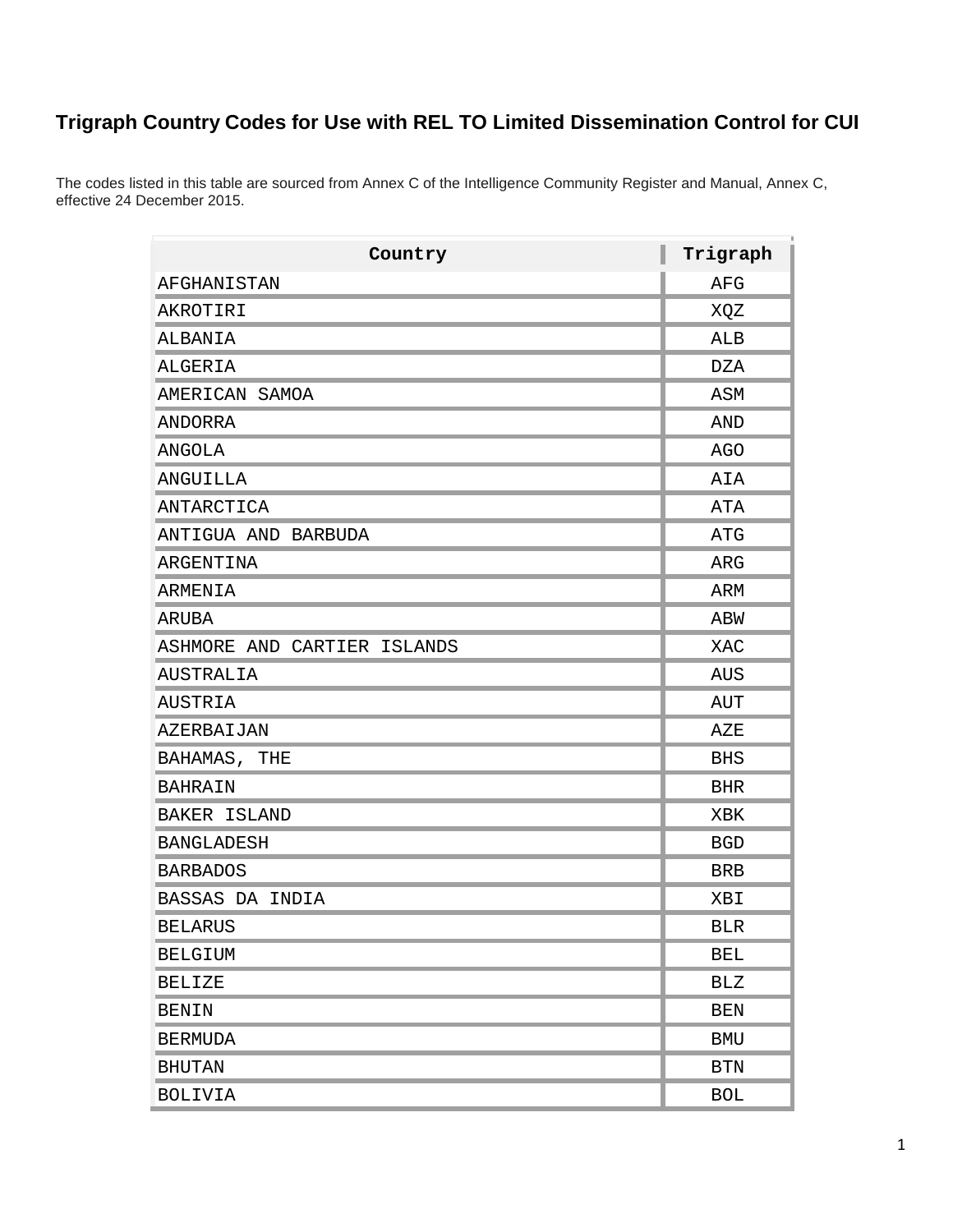| Country                          | Trigraph   |
|----------------------------------|------------|
| BONAIRE, SINT EUSTATIUS AND SABA | <b>BES</b> |
| BOSNIA AND HERZEGOVINA           | BIH        |
| <b>BOTSWANA</b>                  | BWA        |
| BOUVET ISLAND                    | <b>BVT</b> |
| <b>BRAZIL</b>                    | <b>BRA</b> |
| BRITISH INDIAN OCEAN TERRITORY   | <b>IOT</b> |
| <b>BRUNEI</b>                    | <b>BRN</b> |
| <b>BULGARIA</b>                  | <b>BGR</b> |
| BURKINA FASO                     | <b>BFA</b> |
| <b>BURMA</b>                     | MMR        |
| <b>BURUNDI</b>                   | <b>BDI</b> |
| CABO VERDE                       | <b>CPV</b> |
| CAMBODIA                         | KHM        |
| <b>CAMEROON</b>                  | <b>CMR</b> |
| CANADA                           | CAN        |
| CAYMAN ISLANDS                   | <b>CYM</b> |
| CENTRAL AFRICAN REPUBLIC         | CAF        |
| <b>CHAD</b>                      | TCD        |
| CHILE                            | <b>CHL</b> |
| CHINA                            | <b>CHN</b> |
| CHRISTMAS ISLAND                 | <b>CXR</b> |
| CLIPPERTON ISLAND                | <b>CPT</b> |
| COCOS (KEELING) ISLANDS          | <b>CCK</b> |
| COLOMBIA                         | <b>COL</b> |
| COMOROS                          | COM        |
| CONGO (BRAZZAVILLE)              | COG        |
| CONGO (KINSHASA)                 | COD        |
| COOK ISLANDS                     | <b>COK</b> |
| CORAL SEA ISLANDS                | <b>XCS</b> |
| COSTA RICA                       | CRI        |
| CÔTE D'IVOIRE                    | <b>CIV</b> |
| CROATIA                          | HRV        |
| <b>CUBA</b>                      | <b>CUB</b> |
| <b>CURAÇAO</b>                   | <b>CUW</b> |
| <b>CYPRUS</b>                    | <b>CYP</b> |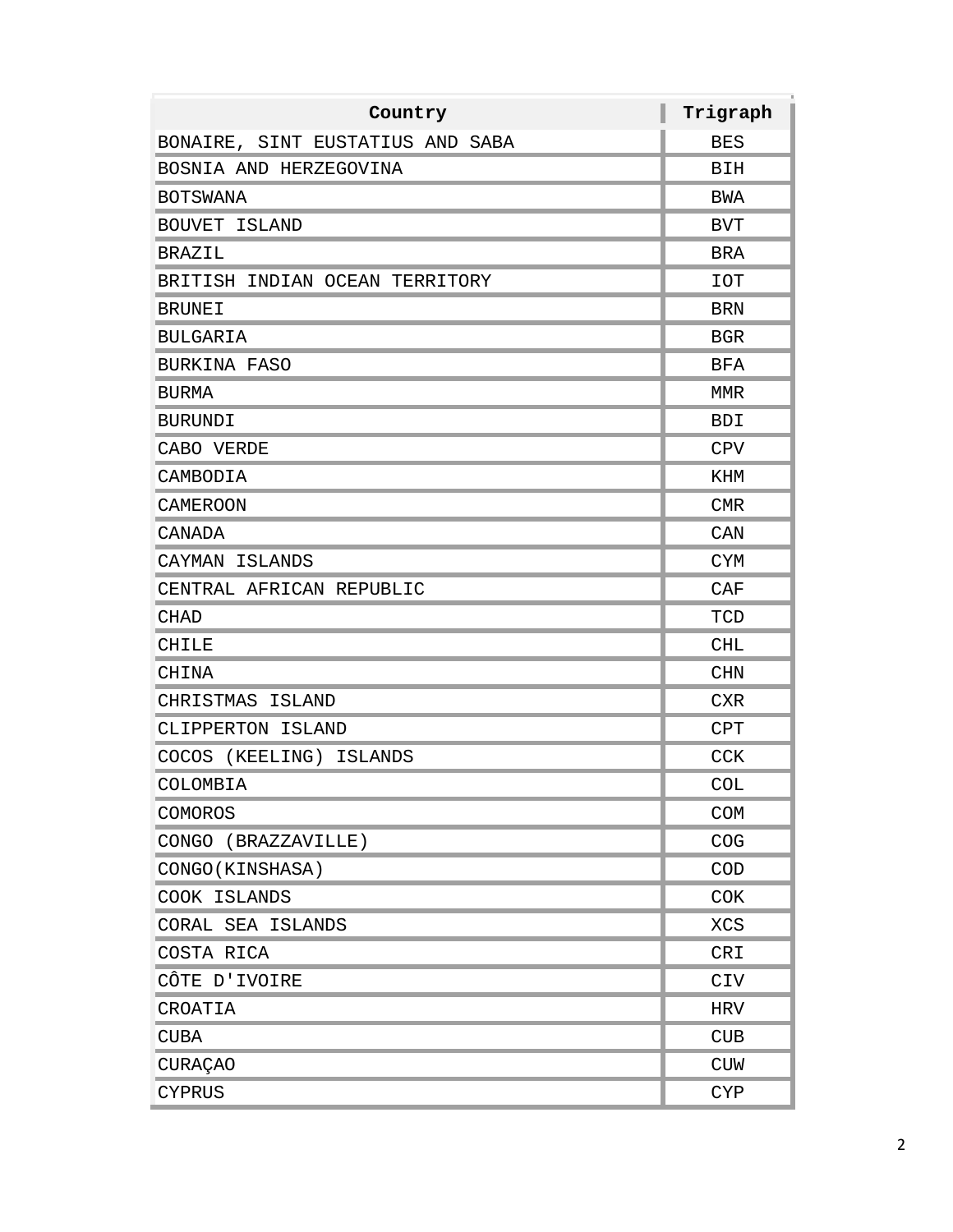| Country                             | Trigraph   |
|-------------------------------------|------------|
| CZECH REPUBLIC                      | CZE        |
| <b>DENMARK</b>                      | <b>DNK</b> |
| DHEKELIA                            | XXD        |
| DIEGO GARCIA                        | <b>DGA</b> |
| DJIBOUTI                            | DJI        |
| DOMINICA                            | DMA        |
| DOMINICAN REPUBLIC                  | <b>DOM</b> |
| <b>ECUADOR</b>                      | ECU        |
| EGYPT                               | EGY        |
| EL SALVADOR                         | SLV        |
| ENTITY 1                            | XAZ        |
| ENTITY 2                            | <b>XCR</b> |
| ENTITY 3                            | XCY        |
| ENTITY 4                            | XKM        |
| ENTITY 5                            | XKN        |
| ENTITY 6                            | AX3        |
| EQUATORIAL GUINEA                   | GNQ        |
| <b>ERITREA</b>                      | ERI        |
| <b>ESTONIA</b>                      | EST        |
| <b>ETHIOPIA</b>                     | ETH        |
| EUROPA ISLAND                       | XEU        |
| FALKLAND ISLANDS (ISLAS MALVINAS)   | FLK        |
| FAROE<br>ISLANDS                    | FRO        |
| FIJI                                | FJI        |
| FINLAND                             | FIN        |
| FRANCE                              | FRA        |
| FRENCH GUIANA                       | GUF        |
| FRENCH POLYNESIA                    | PYF        |
| FRENCH SOUTHERN AND ANTARCTIC LANDS | ATF        |
| <b>GABON</b>                        | GAB        |
| GAMBIA, THE                         | GMB        |
| GAZA STRIP                          | XGZ        |
| GEORGIA                             | <b>GEO</b> |
| GERMANY                             | DEU        |
| GHANA                               | GHA        |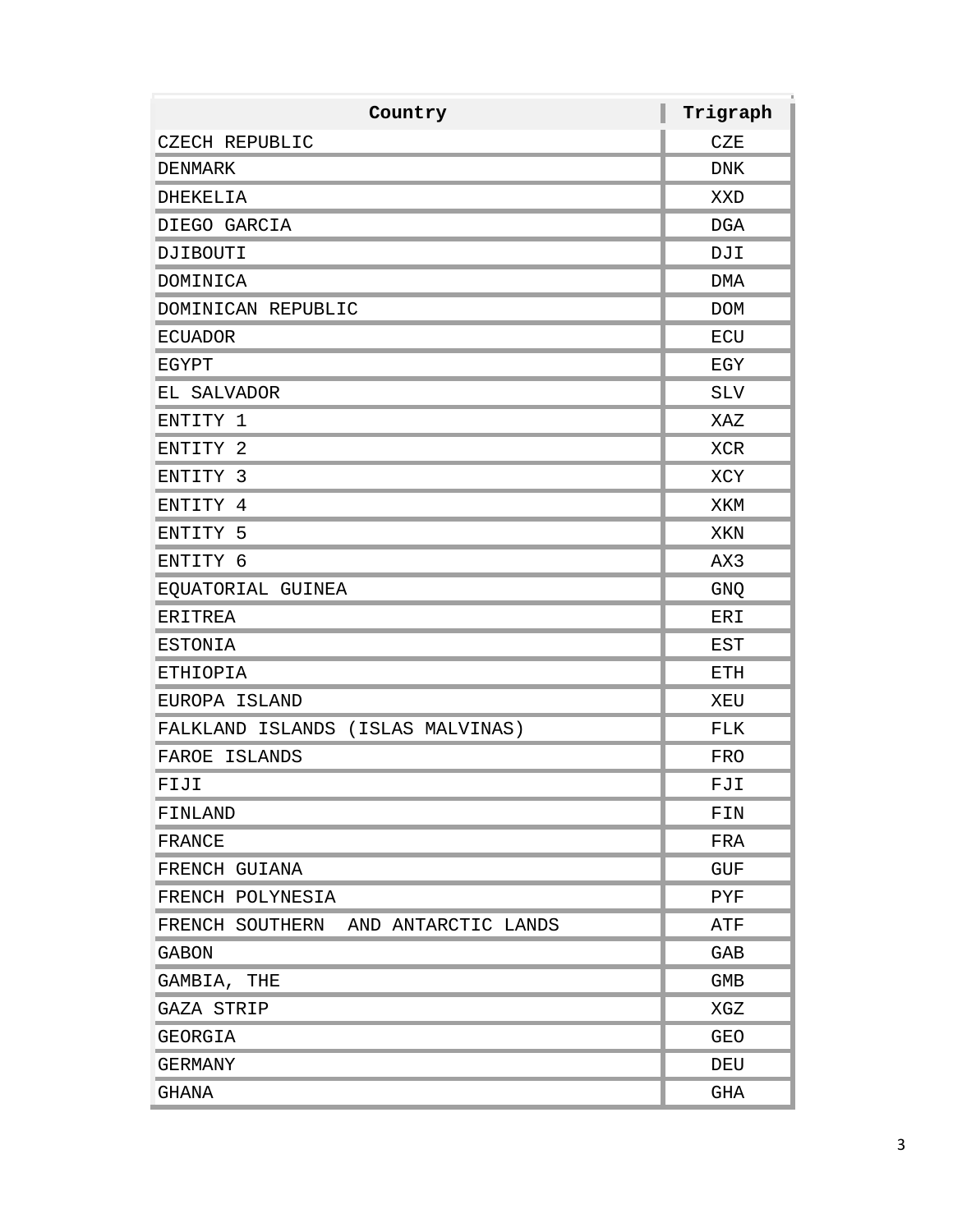| Country                           | I<br>Trigraph |
|-----------------------------------|---------------|
| GIBRALTAR                         | GIB           |
| GLORIOSO ISLANDS                  | XGL           |
| <b>GREECE</b>                     | GRC           |
| GREENLAND                         | GRL           |
| GRENADA                           | <b>GRD</b>    |
| <b>GUADELOUPE</b>                 | GLP           |
| <b>GUAM</b>                       | GUM           |
| GUANTANAMO BAY NAVAL BASE         | AX2           |
| GUATEMALA                         | <b>GTM</b>    |
| GUERNSEY                          | GGY           |
| GUINEA                            | GIN           |
| GUINEA-BISSAU                     | <b>GNB</b>    |
| GUYANA                            | GUY           |
| HAITI                             | HTI           |
| HEARD ISLAND AND MCDONALD ISLANDS | HMD           |
| HOLY SEE (VATICAN CITY STATE)     | VAT           |
| HONDURAS                          | <b>HND</b>    |
| HONG KONG                         | HKG           |
| HOWLAND ISLAND                    | XHO           |
| <b>HUNGARY</b>                    | HUN           |
| ICELAND                           | ISL           |
| INDIA                             | <b>IND</b>    |
| INDONESIA                         | IDN           |
| IRAN                              | IRN           |
| IRAQ                              | IRQ           |
| IRELAND                           | IRL           |
| ISLE OF MAN                       | <b>IMN</b>    |
| <b>ISRAEL</b>                     | ISR           |
| <b>ITALY</b>                      | ITA           |
| JAMAICA                           | JAM           |
| <b>JAN MAYEN</b>                  | XJM           |
| JAPAN                             | JPN           |
| JARVIS ISLAND                     | XJV           |
| JERSEY                            | JEY           |
| JOHNSTON ATOLL                    | XJA           |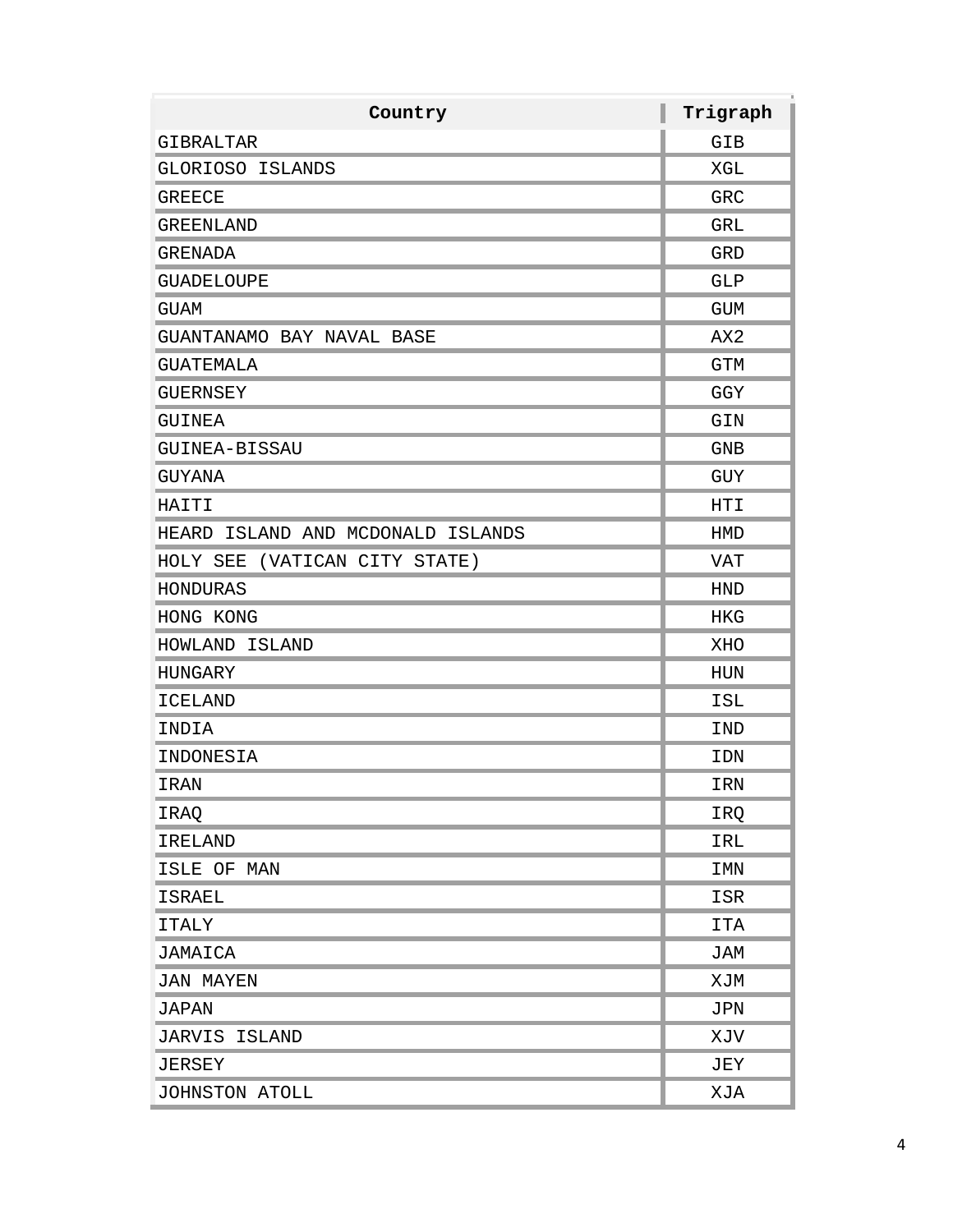| Country                         | Trigraph   |
|---------------------------------|------------|
| <b>JORDAN</b>                   | JOR        |
| JUAN DE NOVA ISLAND             | XJN        |
| KAZAKHSTAN                      | KAZ        |
| KENYA                           | KEN        |
| KINGMAN REEF                    | XKR        |
| KIRIBATI                        | KIR        |
| KOREA, NORTH                    | PRK        |
| KOREA, SOUTH                    | KOR        |
| KOSOVO                          | XKS        |
| KUWAIT                          | KWT        |
| KYRGYZSTAN                      | KGZ        |
| LAOS                            | LAO        |
| LATVIA                          | LVA        |
| LEBANON                         | LBN        |
| LESOTHO                         | <b>LSO</b> |
| LIBERIA                         | LBR        |
| LIBYA                           | LBY        |
| LIECHTENSTEIN                   | LIE        |
| LITHUANIA                       | LTU        |
| LUXEMBOURG                      | LUX        |
| MACAU                           | MAC        |
| MACEDONIA                       | MKD        |
| MADAGASCAR                      | MDG        |
| MALAWI                          | MWI        |
| MALAYSIA                        | MYS        |
| MALDIVES                        | MDV        |
| MALI                            | MLI        |
| MALTA                           | MLT        |
| MARSHALL ISLANDS                | MHL        |
| MARTINIQUE                      | MTQ        |
| MAURITANIA                      | <b>MRT</b> |
| MAURITIUS                       | MUS        |
| MAYOTTE                         | <b>MYT</b> |
| MEXICO                          | MEX        |
| MICRONESIA, FEDERATED STATES OF | FSM        |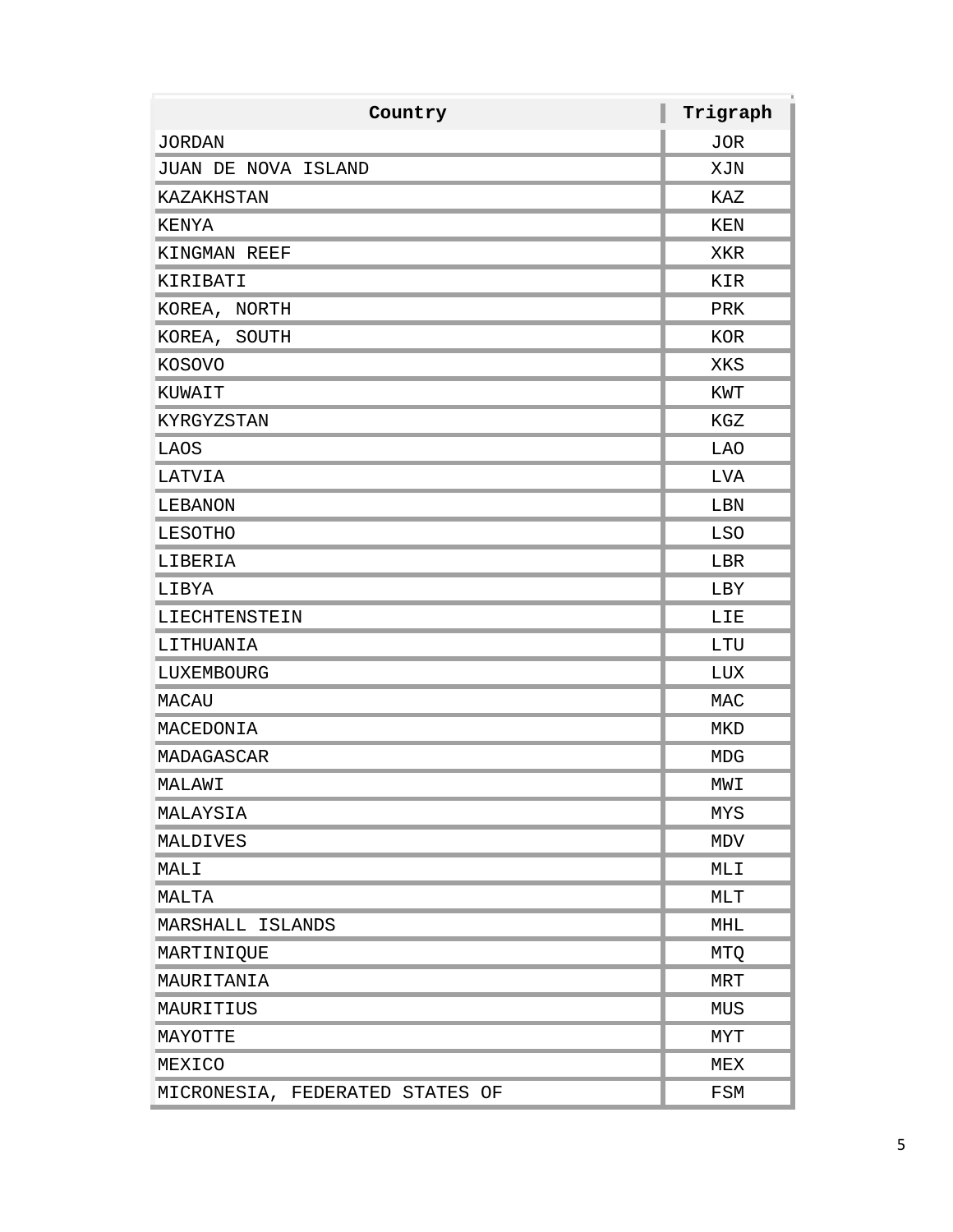| Country                  | Trigraph   |
|--------------------------|------------|
| MIDWAY ISLANDS           | XMW        |
| MOLDOVA                  | MDA        |
| MONACO                   | <b>MCO</b> |
| MONGOLIA                 | <b>MNG</b> |
| MONTENEGRO               | MNE        |
| MONTSERRAT               | <b>MSR</b> |
| <b>MOROCCO</b>           | <b>MAR</b> |
| MOZAMBIQUE               | MOZ        |
| NAMIBIA                  | NAM        |
| <b>NAURU</b>             | NRU        |
| NAVASSA ISLAND           | XNV        |
| NEPAL                    | <b>NPL</b> |
| NETHERLANDS              | <b>NLD</b> |
| NEW CALEDONIA            | NCL        |
| NEW ZEALAND              | NZL        |
| NICARAGUA                | <b>NIC</b> |
| NIGER                    | NER        |
| NIGERIA                  | NGA        |
| NIUE                     | NIU        |
| NORFOLK ISLAND           | NFK        |
| NORTHERN MARIANA ISLANDS | MNP        |
| NORWAY                   | <b>NOR</b> |
| <b>OMAN</b>              | <b>OMN</b> |
| PAKISTAN                 | <b>PAK</b> |
| PALAU                    | PLW        |
| PALMYRA ATOLL            | XPL        |
| PANAMA                   | PAN        |
| PAPUA NEW GUINEA         | PNG        |
| PARACEL ISLANDS          | XPR        |
| PARAGUAY                 | PRY        |
| PERU                     | PER        |
| PHILIPPINES              | PHL        |
| PITCAIRN ISLANDS         | PCN        |
| POLAND                   | POL        |
| PORTUGAL                 | PRT        |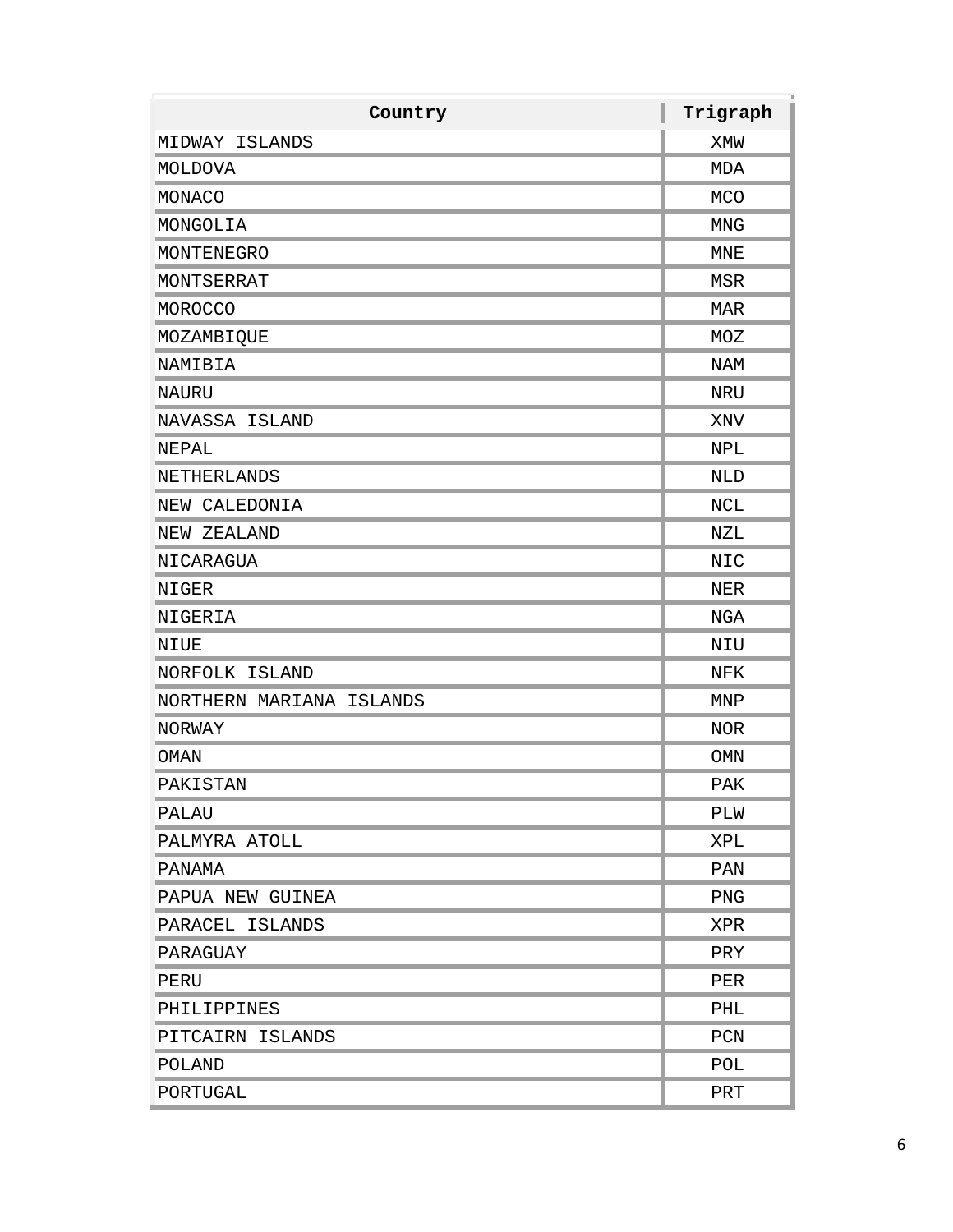| Country                                      | Trigraph   |
|----------------------------------------------|------------|
| PUERTO RICO                                  | PRI        |
| QATAR                                        | QAT        |
| REUNION                                      | REU        |
| ROMANIA                                      | ROU        |
| RUSSIA                                       | RUS        |
| RWANDA                                       | <b>RWA</b> |
| SAINT BARTHELEMY                             | BLM        |
| SAINT HELENA, ASCENSION AND TRISTAN DA CUNHA | <b>SHN</b> |
| SAINT KITTS AND NEVIS                        | KNA        |
| SAINT LUCIA                                  | LCA        |
| SAINT MARTIN                                 | MAF        |
| SAINT PIERRE AND MIQUELON                    | SPM        |
| SAINT VINCENT AND THE GRENADINES             | <b>VCT</b> |
| SAMOA                                        | WSM        |
| SAN MARINO                                   | <b>SMR</b> |
| SAO TOME AND PRINCIPE                        | <b>STP</b> |
| SAUDI ARABIA                                 | SAU        |
| SENEGAL                                      | SEN        |
| SERBIA                                       | SRB        |
| SEYCHELLES                                   | <b>SYC</b> |
| SIERRA LEONE                                 | <b>SLE</b> |
| SINGAPORE                                    | SGP        |
| SINT MAARTEN                                 | SXM        |
| SLOVAKIA                                     | <b>SVK</b> |
| SLOVENIA                                     | SVN        |
| SOLOMON ISLANDS                              | <b>SLB</b> |
| SOMALIA                                      | SOM        |
| SOUTH AFRICA                                 | ZAF        |
| SOUTH GEORGIA AND SOUTH SANDWICH ISLANDS     | SGS        |
| SOUTH SUDAN                                  | SSD        |
| SPAIN                                        | ESP        |
| SPRATLY ISLANDS                              | XSP        |
| SRI LANKA                                    | LKA        |
| SUDAN                                        | SDN        |
| SURINAME                                     | SUR        |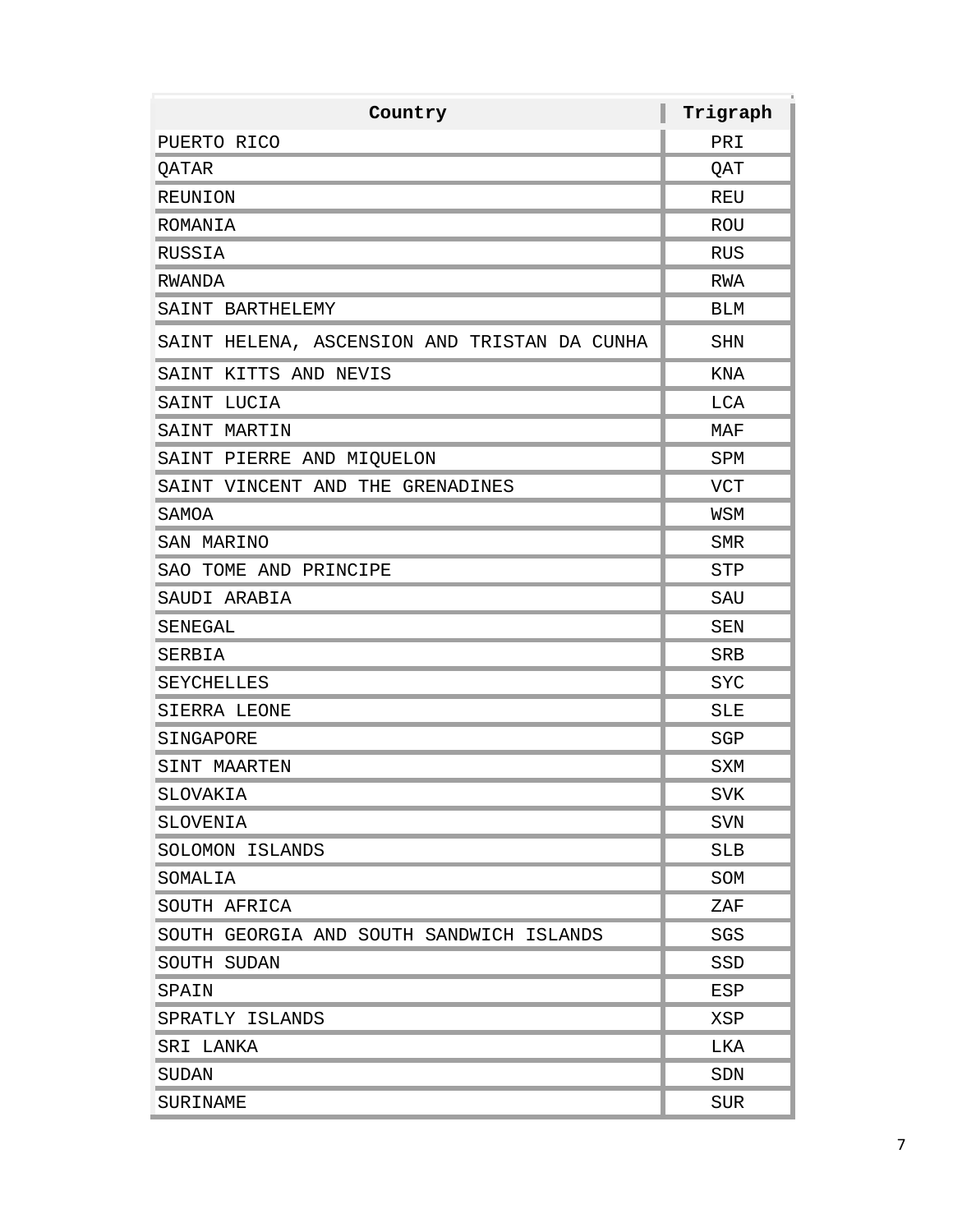| Country                  | Trigraph   |
|--------------------------|------------|
| <b>SVALBARD</b>          | XSV        |
| SWAZILAND                | SWZ        |
| <b>SWEDEN</b>            | <b>SWE</b> |
| SWITZERLAND              | <b>CHE</b> |
| SYRIA                    | <b>SYR</b> |
| TAIWAN                   | TWN        |
| TAJIKISTAN               | TJK        |
| TANZANIA                 | TZA        |
| THAILAND                 | THA        |
| TIMOR-LESTE              | TLS        |
| <b>TOGO</b>              | <b>TGO</b> |
| TOKELAU                  | TKL        |
| TONGA                    | TON        |
| TRINIDAD AND TOBAGO      | <b>TTO</b> |
| TROMELIN ISLAND          | <b>XTR</b> |
| TUNISIA                  | TUN        |
| TURKEY                   | TUR        |
| TURKMENISTAN             | TKM        |
| TURKS AND CAICOS ISLANDS | TCA        |
| TUVALU                   | TUV        |
| <b>UGANDA</b>            | UGA        |
| UKRAINE                  | UKR        |
| UNITED ARAB EMIRATES     | ARE        |
| UNITED KINGDOM           | <b>GBR</b> |
| UNITED STATES            | <b>USA</b> |
| <b>UNKNOWN</b>           | AX1        |
| URUGUAY                  | URY        |
| <b>UZBEKISTAN</b>        | UZB        |
| VANUATU                  | <b>VUT</b> |
| VATICAN CITY             | <b>VAT</b> |
| VENEZUELA                | <b>VEN</b> |
| VIETNAM                  | <b>VNM</b> |
| VIRGIN ISLANDS, BRITISH  | <b>VGB</b> |
| VIRGIN ISLANDS, U.S.     | VIR        |
| WAKE ISLAND              | XWK        |